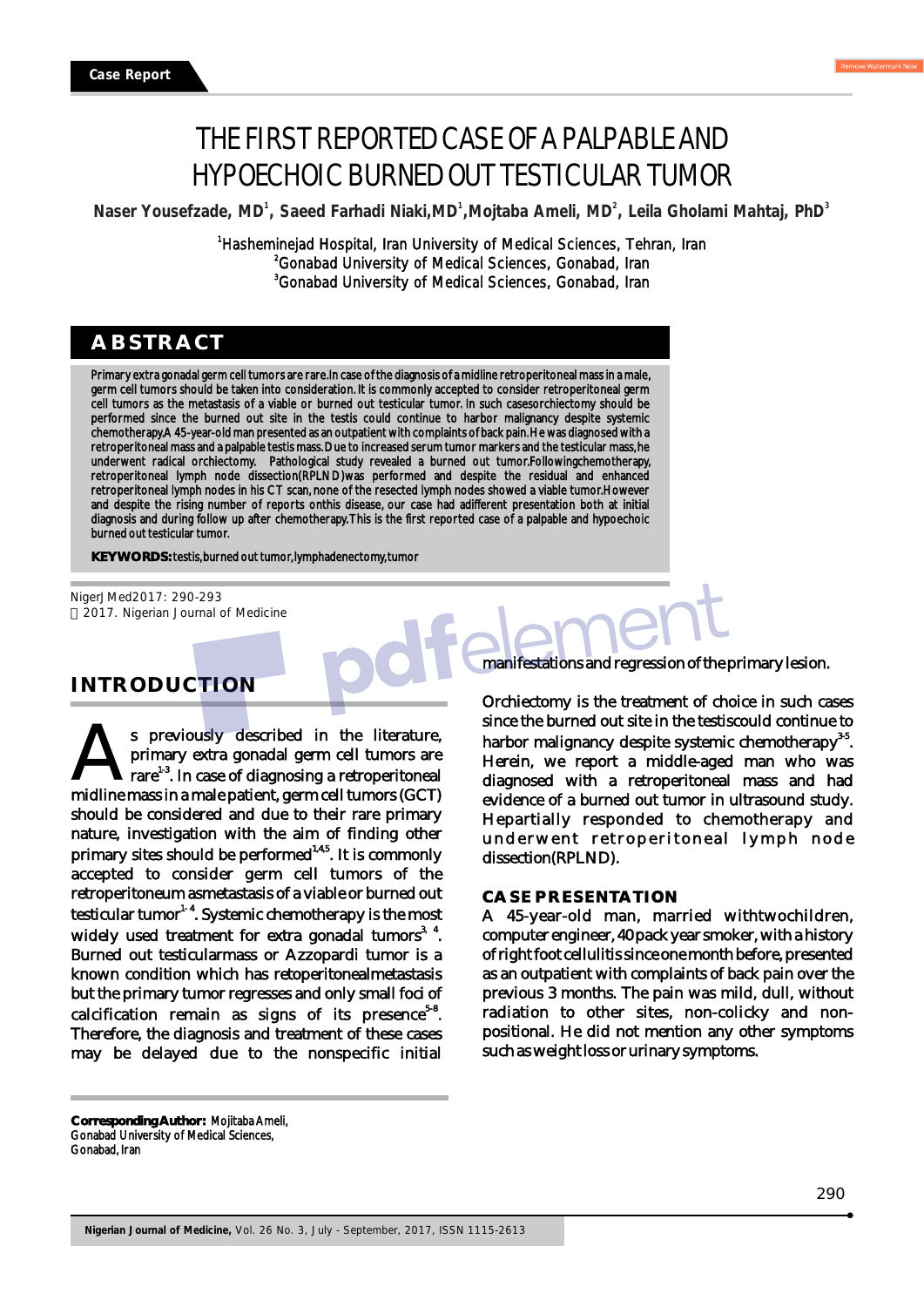Physical examination revealed a small firm area at the upper pole of the right testis.

In ultrasound study of the kidneys and bladder, a 107\*80mm exophytic mass was diagnosed neighboring the middle part of the right kidney and proximal to the right ureter with compression effects on the right pyelocalyceal system, causing mild right hydronephrosis. Inscrotal ultrasound study, a few hypoechoic masses in the right testis with a maximum size of 15\*8mm were reported.

Laboratory data revealed normal renal function and his creatinine level was 1.1 mg/dL. Tumor marker tests were abnormal with the following results:â-human chorionic gonadotropin (âHCG) level was 510(normal range in non-pregnant women<20), lactic dehydrogenase (LDH) was 1248(normal range <480) and á-fetoprotein (AFP) was 0.1(normal range <10).

In the next step, pre-operative spiral abdominopelvic CT scan with and without IV contrast was performed. CT showed a 100\*80mm enhancing mass between the aorta and the right kidney with compression effect on the right kidney. Thrombosis inside the IVC, below the mass and the perinephric lymph node was also reported (Figure 1).

He underwent radical orchiectomy and right DJ insertion. Pathology showed two foci of scar of tumor without evidence of viable tumoral cells (Burned out tumor/Azzopardi tumor);and Intratubular germ cell neoplasia(ITGCN)was not identified. One of the scar tissues was indicative of a rete testis.

Tumor markers were rechecked after surgery and the results were as follows: LDH: 1180, âHCG: 277 and AFP: 0.6. Chest CT scan was also performed which was normal.

According to the pathology lab result confirming the diagnosis of a metastatic germ cell tumor, chemotherapy was initiated and 4 cycles of BEP (bleomycin, etoposide, cisplatin) regimen, 6 sessions at each cycle was given. By the end of chemotherapy, the abdomenopelvicCT scan with IV contrast showed a 58\*40mm mass with enhancement, IVC invasion and compression effect on the right renal artery and right renal pelvis. CT also showed thrombosis inside the IVC which was extended to both the common iliac veins (Figure 2).

Color Dopplerultrasoundof the veins showed complete thrombosis of the IVC up to the level of the hepatic vein entrance and thrombosis of the right renal vein.

At the end of the chemotherapy course, tumor markers became normal:âHCG: 0.9, AFP: 3.1 and LDH: 327.At this stage, he was admitted and anticoagulation therapy with IV heparin was started.

On the ninth admission day he underwent RPLND at our center. Duringsurgery multiple adhesive lymph nodes were dissected from the paraaortic and paracaval areas. Pathology reported extensive necrosis with no evidence of malignancy.

The retroperitoneal fluid was sent for cytologic examination and the result was negative for malignant cells. Today, the patient is in well health and is living with no complaints or complications.

### **DISCUSSION**

Primary extra gonadal GCT is rare and accounts for approximately 5% of germ cell tumors (3).Patients with metastatic GCT in there troperitoneum are commonly divided into 3 categories. Two third have evidence of a testicular tumor in the form of ITGCN in the testis or evidence of burned out tumor at imaging whereasone third of such cases truly and primarily arise from the retroperitoneal origin(3).

When a retroperitoneal mass is diagnosed in adults or adolescents, we should always consider GCT as an important differential diagnosis, especially in the absence of an imaging clue for its origin(3-5), in order to avoid misdiagnosis and to apply the best treatment schedule for the patient.

However, in the presence of elevated tumor markers like âHCG and AFP, treatment by chemotherapy can be initiated and no further evaluation is warranted as the diagnosis of extra gonadal GCT is definite(3).Furthermore, in the presence of ultrasound evidence of a burned out tumor or when the pattern of lymph node involvement is consistent with a right or left side testicular tumor, inguinal orchiectomy should be performed during the treatment course (3).

Nevertheless, our case had a different presentation both at initial diagnosis and during the follow up after chemotherapy. The presence of a palpable and hypoechoic burned out tumor has not been reported in previous case reports. This finding could be a sign of a previous huge tumor which was burned out, but an area of hypoechoic lesion with a diameter of 2 cm had remained. It shows that irrespective of the size of the primary tumor, in case of a metastatic burned out mass, the original tumor cells will regress and die. This once again brings up the hypothesis that these kinds of testicular masses may be associated with different genetic abnormalities which can lead to their different behaviors. Further investigation in this field might lead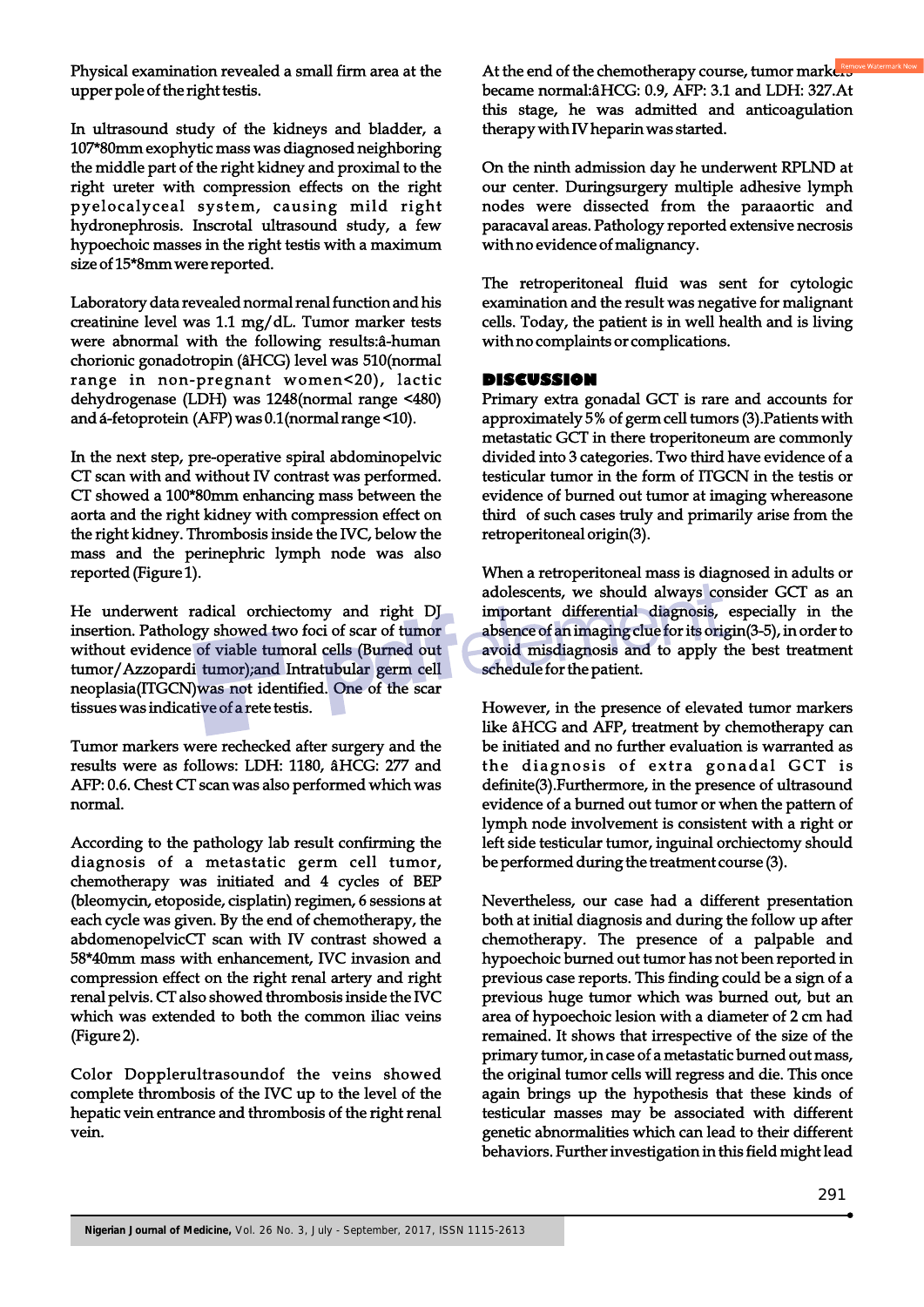to better understanding of such tumor cells biology besides enlightening the path tonovel treatment options.

Another interesting finding in our case was related to the imaging findings after chemotherapy and the surgical pathology report. Although CT scan with IV contrast is not the standard imaging for evaluating post chemotherapy activity of retroperitoneal lymph nodes, but enhancement of these nodes would be suggestive of tumor viability. As we described, the pathologic report of the resected lymph node, revealed a necrotic and nonviable tumor. Our explanation for this finding would be the fact that previous neovascularization in

theretroperitoneum might have remained intact after chemotherapy while the tumor cells all died during treatment, resulting in the enhanced tumoral residue.

#### **CONCLUSION**

Burned out tumor or azzopardi tumor is still one of the challenging cases in the field of germ cell tumors. The exact histopathology of the tumor is unknown in some cases and we are unable to explain the reason for the differences in their behavior. However, with the rising number of reports about this disease, further research Is anticipated so that with determining the exactetiology of tumor regression, we might be able to trigger tumor suppression at metastatic sites.



**Figure1: CT scan images before chemotherapy show thrombosis inside the IVC, below the mass and perinephric lymph node**



**Figure 2: CT scan after chemotherapy also showed thrombosis inside the IVC, extending to both the common iliac veins**